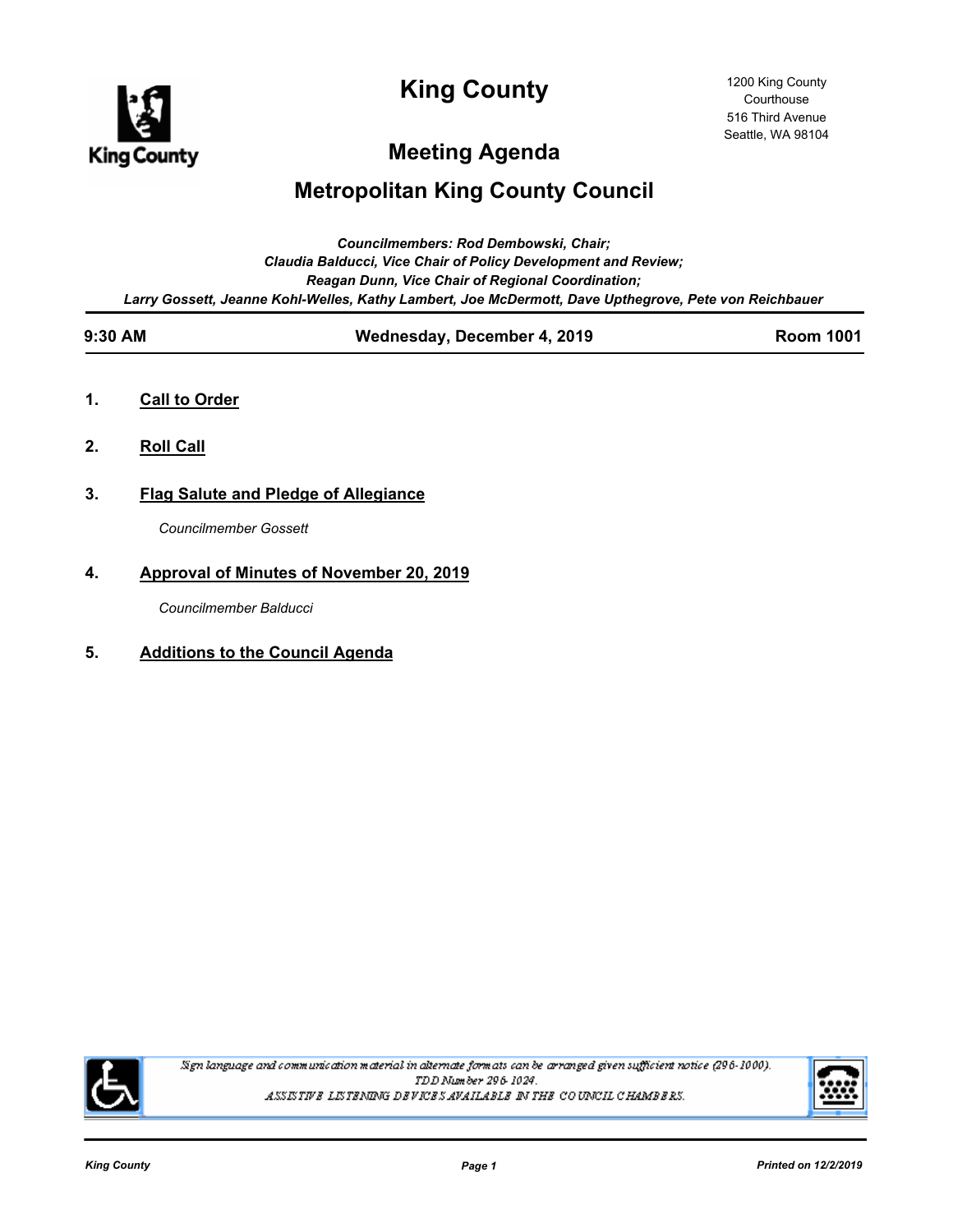## **Hearing and Second Reading of Ordinances from Standing Committees and Regional Committees, and of Ordinances related to Collective Bargaining**

**There will be one public hearing on Items 6-16**

## **Budget and Fiscal Management**

*Councilmember Balducci*

## **6.** [Proposed Substitute Ordinance No. 2019-0114.2](http://kingcounty.legistar.com/gateway.aspx?m=l&id=/matter.aspx?key=20060)

AN ORDINANCE making a supplemental appropriation of \$145,000 to the prosecuting attorney; making a supplemental appropriation of \$161,000 to the general fund transfer to department of local services; making a supplemental appropriation of \$161,000 to general public services; and amending the 2019-2020 Biennial Budget Ordinance, Ordinance 18835, Sections 31, 43 and 83, as amended.

*Sponsors:* Ms. Balducci

*On 3/13/2019, the Metropolitan King County Council Introduced and Referred to Budget and Fiscal Management Committee.* 

*On 3/26/2019, the Budget and Fiscal Management Committee Deferred. On 6/11/2019, the Budget and Fiscal Management Committee Deferred. On 11/18/2019, the Budget and Fiscal Management Committee Recommended Do Pass Substitute.*

#### **Public Hearing Required**

#### **7.** [Proposed Ordinance No. 2019-0416](http://kingcounty.legistar.com/gateway.aspx?m=l&id=/matter.aspx?key=20672)

AN ORDINANCE relating to school impact fees and comprehensive planning; adopting the capital facilities plans of the Tahoma, Federal Way, Riverview, Issaquah, Snoqualmie Valley, Highline, Lake Washington, Kent, Northshore, Enumclaw, Fife, Auburn and Renton school districts as subelements of the capital facilities element of the King County Comprehensive Plan for purposes of implementing the school impact fee program; establishing school impact fees to be collected by King County on behalf of the districts; and amending Ordinance 18619, Section 2, as amended, and K.C.C. 20.12.473 and Ordinance 10122, Section 2, as amended, and K.C.C. 27.44.010.

*Sponsors:* Ms. Balducci

*On 10/23/2019, the Metropolitan King County Council Introduced and Referred to Budget and Fiscal Management Committee.* 

*On 11/12/2019, the Budget and Fiscal Management Committee Deferred.* 

*On 11/18/2019, the Budget and Fiscal Management Committee Recommended Do Pass.* **Public Hearing Required**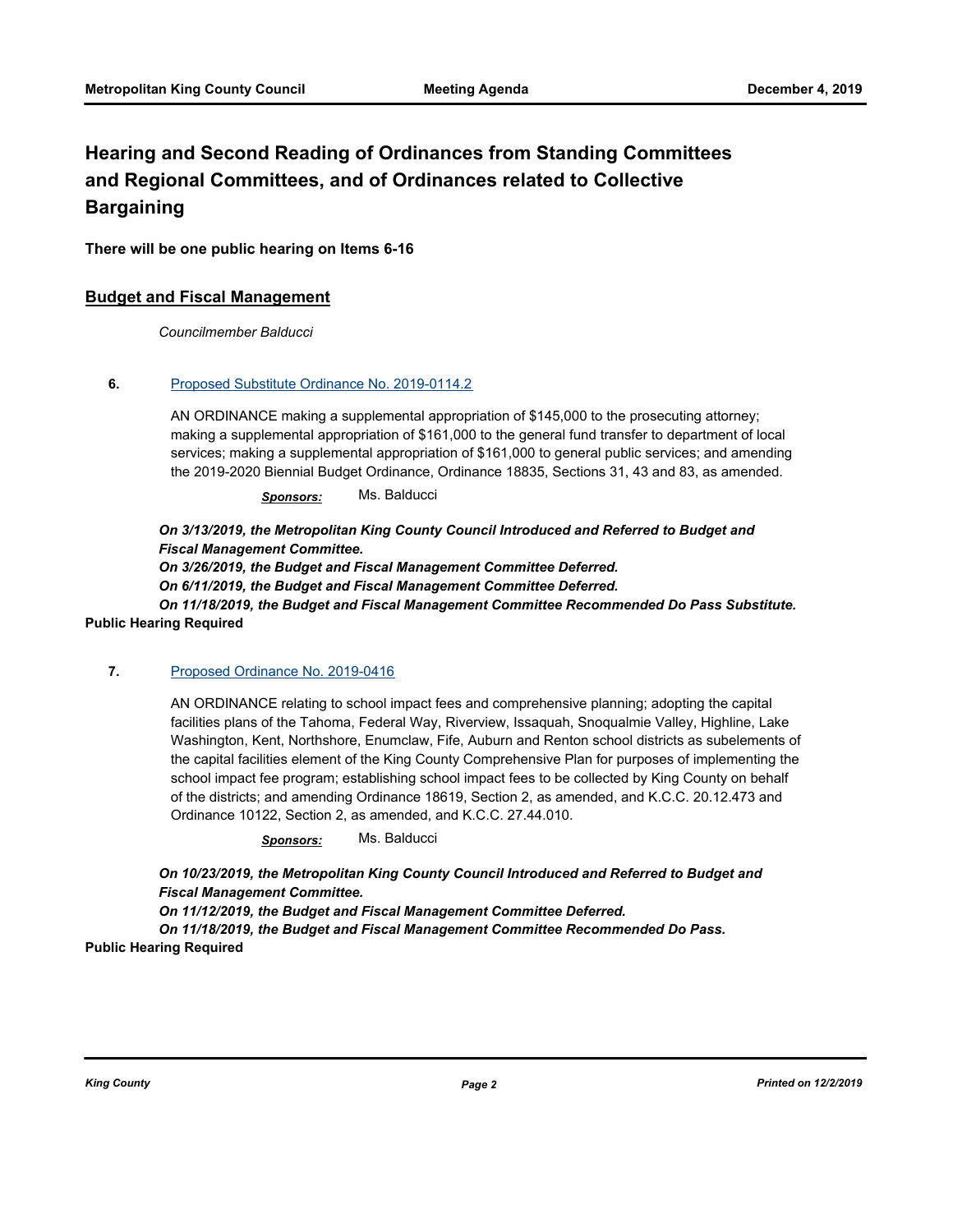## **8.** [Proposed Ordinance No. 2019-0471](http://kingcounty.legistar.com/gateway.aspx?m=l&id=/matter.aspx?key=20769)

AN ORDINANCE making a supplemental appropriation of \$96,363,437 to emergency medical services; and amending the 2019-2020 Biennial Budget Ordinance, Ordinance 18835, Section 74, as amended.

*Sponsors:* Ms. Balducci

*On 11/13/2019, the Metropolitan King County Council Introduced and Referred to Budget and Fiscal Management Committee.* 

*On 11/18/2019, the Budget and Fiscal Management Committee Recommended Do Pass.* 

*On 11/20/2019, the Metropolitan King County Council Deferred.*

**Public Hearing Required**

#### **9.** [Proposed Ordinance No. 2019-0472](http://kingcounty.legistar.com/gateway.aspx?m=l&id=/matter.aspx?key=20770)

AN ORDINANCE authorizing the county executive to execute an interlocal cooperation agreement for allocation of property tax revenues between the city of Seattle and King County.

*Sponsors:* Ms. Balducci

*On 11/13/2019, the Metropolitan King County Council Introduced and Referred to Budget and Fiscal Management Committee.* 

*On 11/18/2019, the Budget and Fiscal Management Committee Recommended Do Pass. On 11/20/2019, the Metropolitan King County Council Deferred.*

**Public Hearing Required**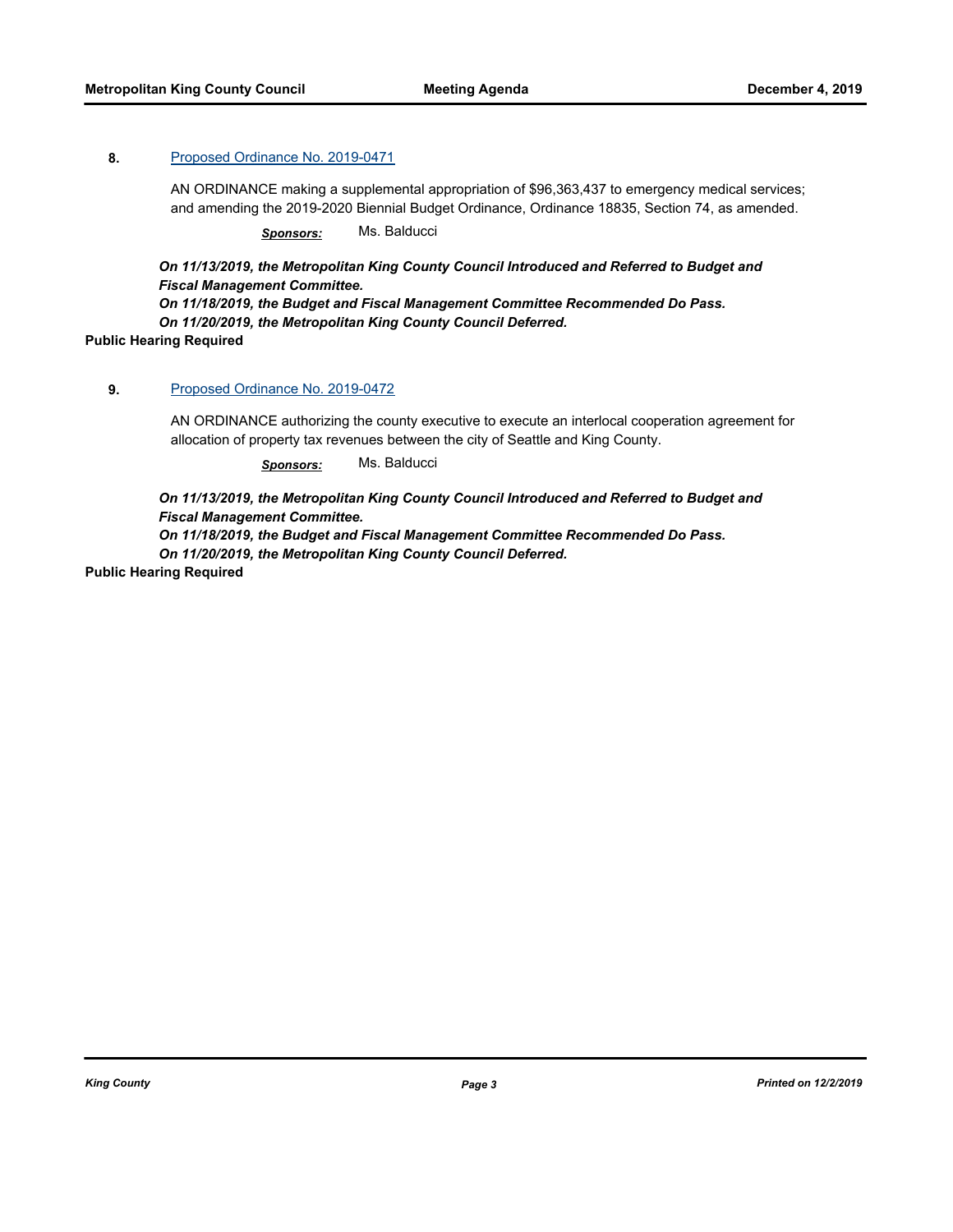## **Committee of the Whole**

#### *Councilmember McDermott*

#### **10.** [Proposed Substitute Ordinance No. 2018-0241.3](http://kingcounty.legistar.com/gateway.aspx?m=l&id=/matter.aspx?key=19248)

AN ORDINANCE relating to planning and permitting; amending Ordinance 1888, Article III, Section 5, as amended, and K.C.C. 6.01.150, Ordinance 10870, Section 334, as amended, and K.C.C. 21A.08.070, Ordinance 10870, Section 335, as amended, and K.C.C. 21A.08.080, Ordinance 10870, Section 336, as amended, and K.C.C. 21A.08.090, Ordinance 10870, Section 407, as amended, and K.C.C. 21A.18.030, Ordinance 10870, Section 536, as amended, and K.C.C. 21A.30.080, Ordinance 15606, Section 20, as amended, and K.C.C. 21A.30.085, Ordinance 10870, Section 537, as amended, and K.C.C. 21A.30.090, Ordinance 10870, Section 547, as amended, and K.C.C. 21A.32.100, Ordinance 10870, Section 548, as amended, and K.C.C. 21A.32.110, Ordinance 10870, Section 549, as amended, and K.C.C. 21A.32.120, Ordinance 17485, Section 43, and K.C.C. 21A.38.260 and Ordinance 13623, Section 37, as amended, and K.C.C. 23.32.010, adding new sections to K.C.C. chapter 21A.06, adding a new section to K.C.C. chapter 21A.55, adding a new chapter to K.C.C. Title 6, repealing Ordinance 15974, Section 5, and K.C.C. 21A.06.1427 and prescribing penalties.

*Sponsors:* Ms. Lambert

*On 4/30/2018, the Metropolitan King County Council Introduced and Referred to Planning, Rural Service and Environment Committee.* 

*On 6/19/2018, the Planning, Rural Service and Environment Committee Deferred. On 7/17/2018, the Planning, Rural Service and Environment Committee Deferred. On 11/28/2018, the Planning, Rural Service and Environment Committee Deferred. On 12/4/2018, the Planning, Rural Service and Environment Committee Deferred. On 1/14/2019, the Metropolitan King County Council Re-referred to Local Services, Regional Roads and Bridges Committee. On 1/22/2019, the Metropolitan King County Council Reintroduced. On 3/11/2019, the Local Services, Regional Roads and Bridges Committee Passed Out of* 

*Committee Without a Recommendation. On 6/12/2019, the Metropolitan King County Council Referred to Committee of the Whole. On 9/16/2019, the Committee of the Whole Deferred.* 

*On 10/7/2019, the Committee of the Whole Passed Out of Committee Without a Recommendation.* **Public Hearing Required**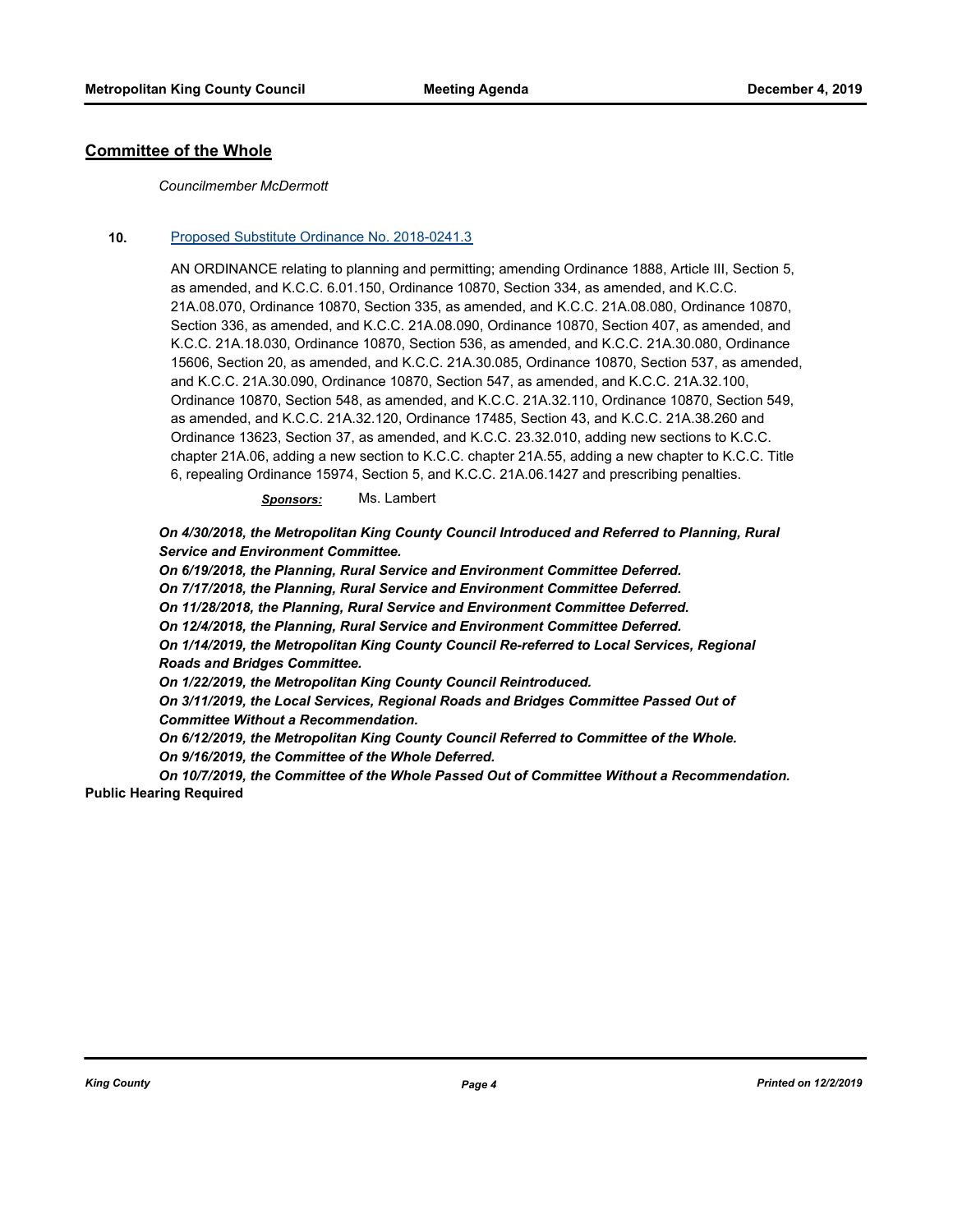## **Law and Justice Committee**

*Councilmember Gossett*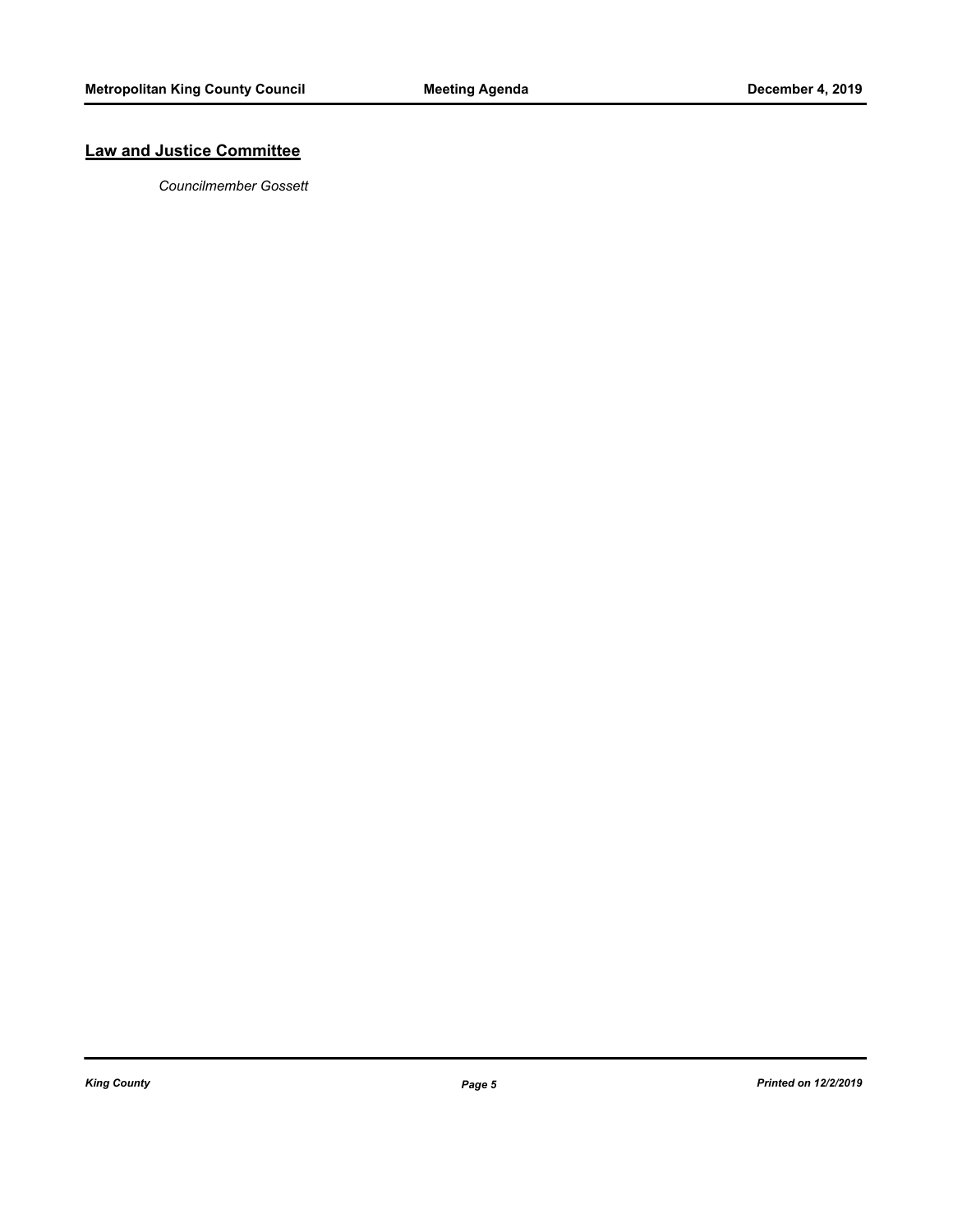#### **11.** [Proposed Ordinance No. 2019-0477](http://kingcounty.legistar.com/gateway.aspx?m=l&id=/matter.aspx?key=20775)

AN ORDINANCE related to the establishment of a King County human and civil rights commission and making other technical corrections; amending Ordinance 18665, Section 1, as amended, and K.C.C. 2.15.005, Ordinance 16692, Section 2, as amended, and K.C.C. 2.15.010, Ordinance 18665, Section 8, as amended, and K.C.C. 2.15.100, Ordinance 14199, Section 11, as amended and K.C.C. 2.16.035, Ordinance 15548, Section 1, as amended, and K.C.C. 2.28.0015, Ordinance 12058, Section 9, as amended, and K.C.C. 2.55.010, Ordinance 18757, Section 4, as amended, and K.C.C. 3.12D.020, Ordinance 10159, Section 14, as amended, and K.C.C. 6.27A.120, Ordinance 14509, Section 4, as amended, and K.C.C. 7.01.010, Ordinance 13981, Section 2, and K.C.C. 12.17.010, Ordinance 13981, Section 4, and K.C.C. 12.17.030, Ordinance 13981, Section 5, and K.C.C. 12.17.040, Ordinance 13981, Section 6, and K.C.C. 12.17.050, Ordinance 13981, Section 7, and K.C.C. 12.17.060, Ordinance 13981, Section 8, and K.C.C. 12.17.070, Ordinance 13981, Section 9, and K.C.C. 12.17.080, Ordinance 13981, Section 10, and K.C.C. 12.17.090,Ordinance 7430, Section 1, and K.C.C. 12.18.010, Ordinance 7430, Section 2, and K.C.C. 12.18.020, Ordinance 7430, Section 3, as amended, and K.C.C. 12.18.030, Ordinance 7430, Section 4, and K.C.C. 12.18.040, Ordinance 7430, Section 5, and K.C.C. 12.18.050, Ordinance 7430, Section 6, and K.C.C. 12.18.060, Ordinance 7430, Section 7, and K.C.C. 12.18.070, Ordinance 7430, Section 8, and K.C.C. 12.18.080, Ordinance 7430, Section 9, and K.C.C. 12.18.090, Ordinance 13263, Section 52, and K.C.C. 12.18.097, Ordinance 7430, Section 10, and K.C.C. 12.18.100, Ordinance 5280, Section 1, as amended, and K.C.C. 12.20.010, Ordinance 5280, Section 2, as amended, and K.C.C. 12.20.020, Ordinance 5280, Section 3.A, as amended, and K.C.C. 12.20.040, Ordinance 5280, Section 3.B, as amended, and K.C.C. 12.20.050, Ordinance 5280, Section 3.C, as amended, and K.C.C. 12.20.060, Ordinance 5280, Section 4, as amended, and K.C.C. 12.20.070, Ordinance 5280, Section 5, as amended, and K.C.C. 12.20.080, Ordinance 5280, Section 6, as amended, and K.C.C. 12.20.090, Ordinance 10469, Section 11, and K.C.C. 12.20.095, Ordinance 5280, Section 7, as amended, and K.C.C. 12.20.100, Ordinance 5280, Section 9, as amended, and K.C.C. 12.20.120, Ordinance10469, Section 13, and K.C.C. 12.20.122, Ordinance 10469, Section 14, and K.C.C. 12.20.124, Ordinance 5280, Section 10, as amended, and K.C.C. 12.20.130, Ordinance 10469, Section 16, and K.C.C. 12.20.133, Ordinance 5280, Section 11, as amended, and K.C.C. 12.20.140, Ordinance 13263, Section 53, as amended, and K.C.C. 12.20.150, Ordinance 8625, Section 1, and K.C.C.12.22.010, Ordinance 8625, Section 2, as amended, and K.C.C. 12.22.020, Ordinance 8625, Section 3, and K.C.C. 12.22.030, Ordinance 8625, Section 4, and K.C.C. 12.22.040, Ordinance 8625, Section 5, and K.C.C. 12.22.050, Ordinance 8625, Section 6, and K.C.C. 12.22.060, Ordinance 8625, Section 7, and K.C.C.12.22.070, Ordinance 8625, Section 8, and K.C.C. 12.22.080, Ordinance 8625, Section 9, and K.C.C. 12.22.090, Ordinance 13263, Section 54, and K.C.C. 12.22.095 and Ordinance 8625, Section 10, and K.C.C. 12.22.100, adding a new section to K.C.C. chapter 4A.200, adding a new chapter to K.C.C. Title 2 and repealing Ordinance 2647, Section 3, as amended, and K.C.C. 3.10.010, Ordinance 2647, Section 4, as amended, and K.C.C. 3.10.020, Ordinance 2647, Section 5, as amended, and K.C.C. 3.10.030, Ordinance 12058, Section 4, and K.C.C. 3.10.040, Ordinance 2647, Section 7, as amended, and K.C.C. 3.10.050, Ordinance 2647, Section 8, as amended, and K.C.C. 3.10.060 and Ordinance 6891, Section 4, as amended, and K.C.C. 3.10.070.

*Sponsors:* Mr. Gossett and Mr. Dembowski

*Contingent on Committee Action*

*On 11/13/2019, the Metropolitan King County Council Introduced and Referred to Law and Justice Committee.*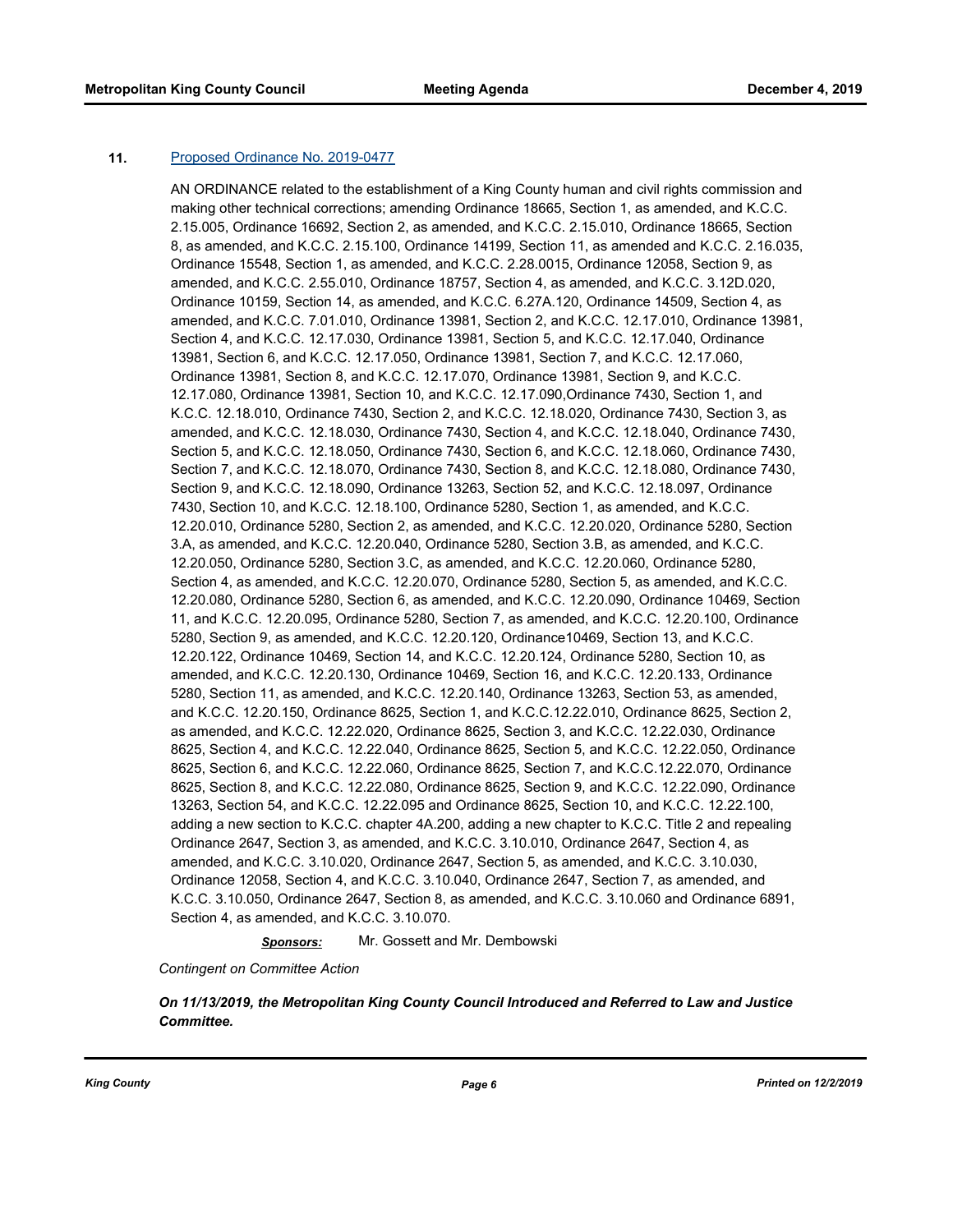## **Local Services, Regional Roads and Bridges**

*Councilmember Lambert*

## **12.** [Proposed Substitute Ordinance No. 2019-0424.2](http://kingcounty.legistar.com/gateway.aspx?m=l&id=/matter.aspx?key=20688)

AN ORDINANCE relating to the imposition of a natural resource conservation rate and charge in the King Conservation District and authorizing the executive to enter into an interlocal agreement between King County and the King Conservation District.

*Sponsors:* Ms. Lambert

*On 10/9/2019, the Metropolitan King County Council Introduced and Referred to Local Services, Regional Roads and Bridges Committee.* 

*On 11/13/2019, the Local Services, Regional Roads and Bridges Committee Recommended Do Pass Substitute.*

**Public Hearing Required**

## **13.** [Proposed Ordinance No. 2019-0443](http://kingcounty.legistar.com/gateway.aspx?m=l&id=/matter.aspx?key=20709)

AN ORDINANCE relating to clarifying and streamlining county procedures in response to an emergency event; and amending Ordinance 3441, Section 5, as amended, and K.C.C. 2.93.080, Ordinance 9206, Section 7, as amended, and K.C.C. 3.24.070, Ordinance 12077, Section 9, as amended, and K.C.C. 3.24.080, Ordinance 12163, Section 3, and K.C.C. 12.52.010 and Ordinance 1058, Section 3, as amended, and K.C.C. 12.52.030.

*Sponsors:* Ms. Lambert

*On 10/23/2019, the Metropolitan King County Council Introduced and Referred to Local Services, Regional Roads and Bridges Committee.* 

*On 11/25/2019, the Local Services, Regional Roads and Bridges Committee Passed Out of Committee Without a Recommendation.*

**Public Hearing Required**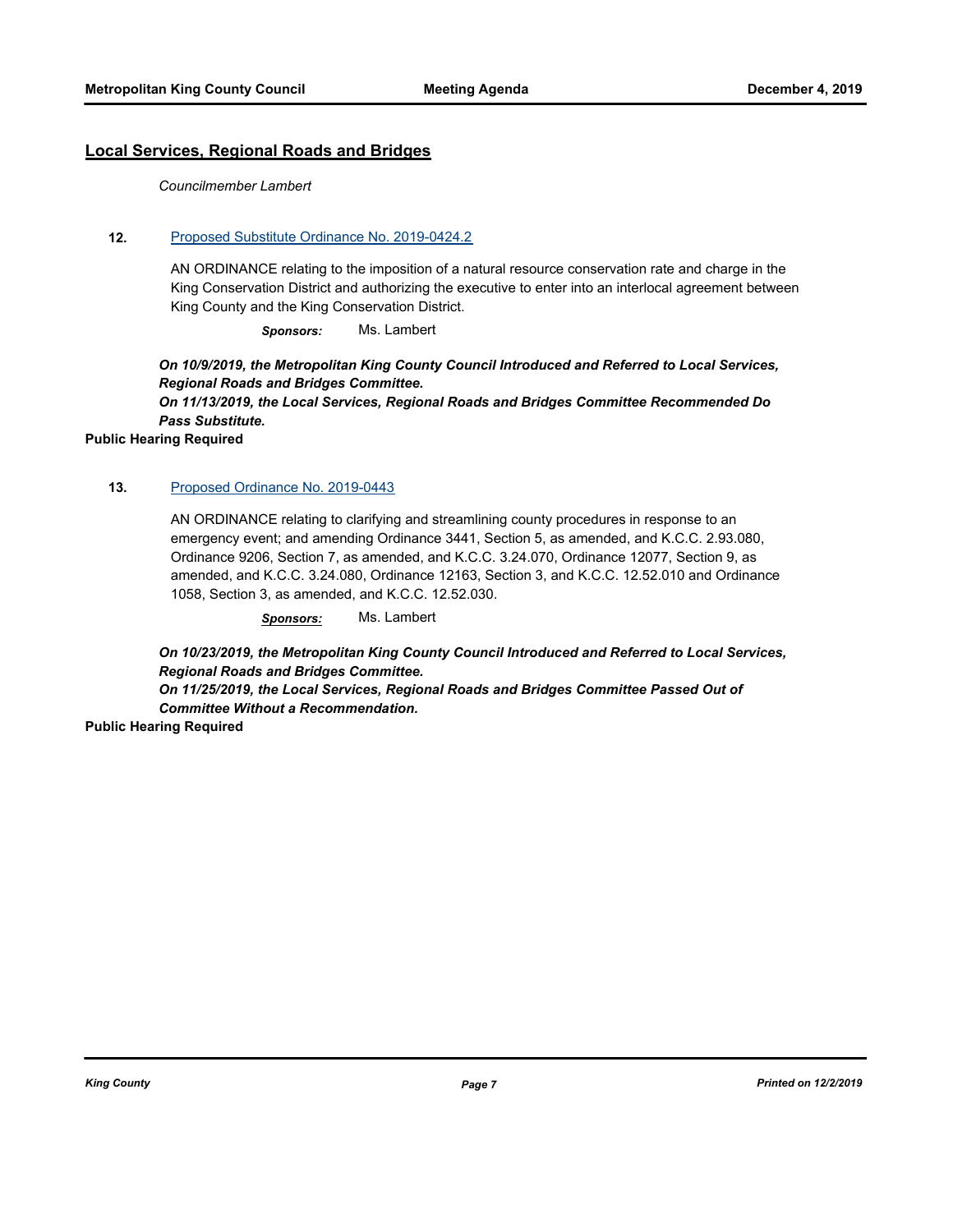## **Mobility and Environment**

#### *Councilmember Upthegrove*

## **14.** [Proposed Substitute Ordinance No. 2019-0143.2](http://kingcounty.legistar.com/gateway.aspx?m=l&id=/matter.aspx?key=20134)

AN ORDINANCE relating to comprehensive planning and shoreline environment regulations; amending Ordinance 263, Article 2, Section 1, as amended, and K.C.C. 20.12.010, Ordinance 3692, Section 2, as amended, and K.C.C. 20.12.200, Ordinance 12196, Section 17, as amended, and K.C.C. 20.20.100, Ordinance 3688, Section 202, as amended, and K.C.C. 21A.06.072B, Ordinance 15051, Section 7, as amended, and K.C.C. 21A.06.072C, Ordinance 16985, Section 89, and K.C.C. 21A.06.1081, Ordinance 15051, Section 97, and K.C.C. 21A.06.1082, Ordinance 16985, Section 92, and K.C.C. 21A.06.1082B, Ordinance 3688, Section 248, as amended, and K.C.C. 21A.06.1082D, Ordinance 3688, Section 249, as amended, and K.C.C. 21A.06.1083A, Ordinance 3688, Section 255, as amended, and K.C.C. 21A.06.1268, Ordinance 10870, Section 323, as amended, and K.C.C. 21A.06.1391, Ordinance 10870, Section 319, as amended, and K.C.C. 21A.06.1395, Ordinance 15051, Section 137, as amended, and K.C.C. 21A.24.045, Ordinance 15051, Section 139, as amended, and K.C.C. 21A.24.055, Ordinance 15051, Section 183, and K.C.C. 21A.24.318, Ordinance 15051, Section 185, as amended, and K.C.C. 21A.24.325, Ordinance 10870, Section 481, as amended, and K.C.C. 21A.24.340, Ordinance 15051, Section 192, as amended, and K.C.C. 21A.24.355, Ordinance 3688, Chapter 2 (part), as amended, and K.C.C. 21A.25.020, Ordinance 3688, Section 303, as amended, and K.C.C. 21A.25.050, Ordinance 16985, Section 31, as amended, and K.C.C. 21A.25.100, Ordinance 16985, Section 32, as amended, and K.C.C. 21A.25.110, Ordinance 16985, Section 39, as amended, and K.C.C. 21A.25.160, Ordinance 3688, Section 801, as amended, and K.C.C. 21A.25.290 and Ordinance 3688, Section 805, as amended, and K.C.C. 21A.44.100, repealing Ordinance 3688, Section 246, as amended, and K.C.C. 21A.06.1083 and Ordinance 18767, Section 11, and adding new sections to K.C.C. chapter 21A.06.

*Sponsors:* Mr. Upthegrove

*On 5/1/2019, the Metropolitan King County Council Introduced and Referred to Mobility and Environment Committee.* 

*On 5/7/2019, the Mobility and Environment Committee Deferred. On 6/4/2019, the Mobility and Environment Committee Deferred. On 7/2/2019, the Mobility and Environment Committee Recommended Do Pass Substitute. On 8/21/2019, the Metropolitan King County Council Amended. On 10/30/2019, the Metropolitan King County Council Deferred.*

**Public Hearing Required**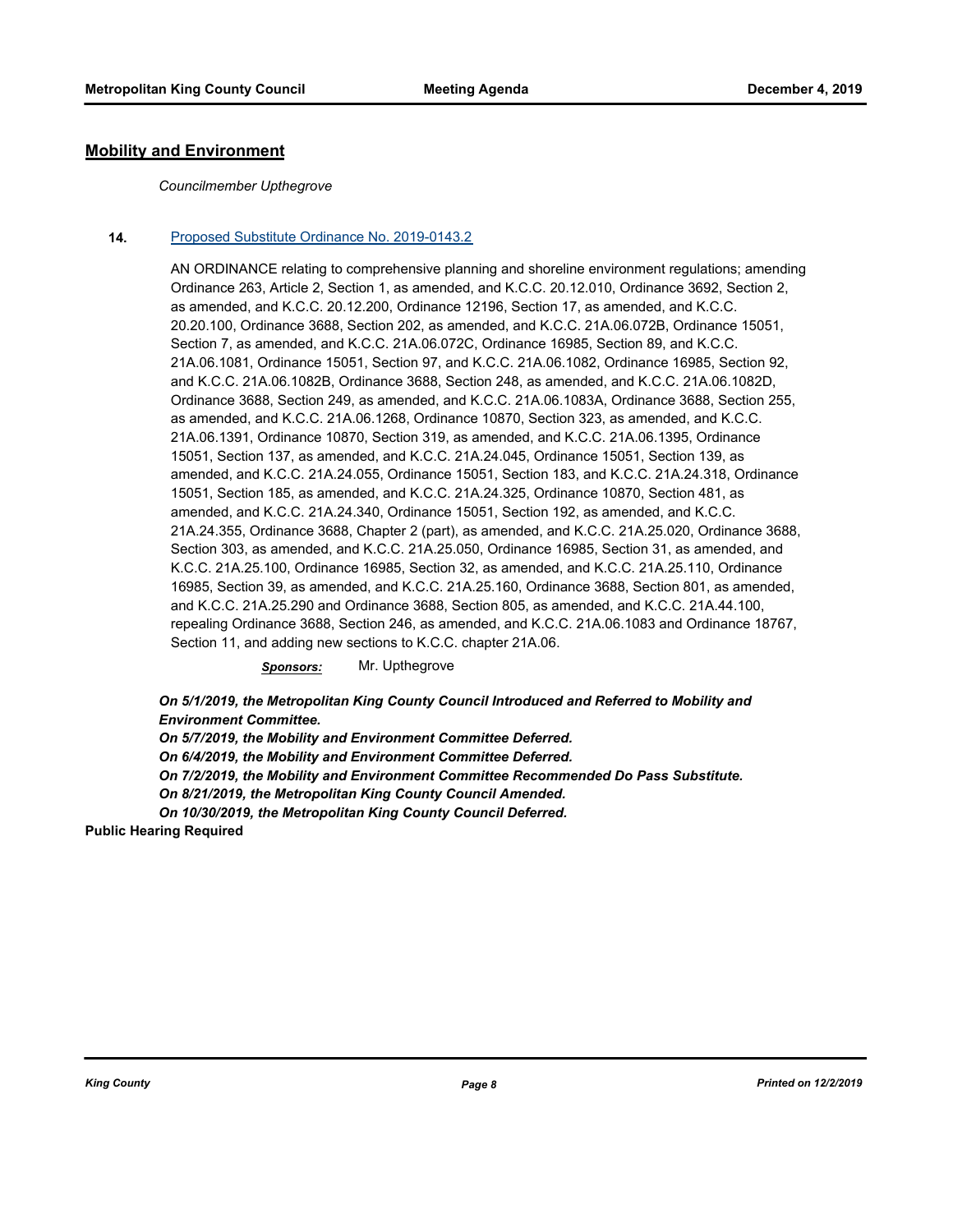## **15.** [Proposed Substitute Ordinance No. 2019-0409.2](http://kingcounty.legistar.com/gateway.aspx?m=l&id=/matter.aspx?key=20655)

AN ORDINANCE relating to the operation and maintenance of the Seattle Streetcar on behalf of the city of Seattle; adopting an agreement between King County and the city of Seattle.

*Sponsors:* Mr. McDermott

*On 10/9/2019, the Metropolitan King County Council Introduced and Referred to Mobility and Environment Committee.* 

*On 11/5/2019, the Mobility and Environment Committee Deferred.* 

*On 11/19/2019, the Mobility and Environment Committee Recommended Do Pass Substitute.* **Public Hearing Required**

#### **16.** [Proposed Ordinance No. 2019-0436](http://kingcounty.legistar.com/gateway.aspx?m=l&id=/matter.aspx?key=20701)

AN ORDINANCE relating to the King County Strategic Climate Action Plan; requiring the 2020 Strategic Climate Action Plan Update and all subsequent updates be developed using an environmental justice framework and the inclusion of a green jobs strategy and a sustainable and resilient community strategy; and amending Ordinance 17270, Section 2, as amended, and K.C.C. 18.25.010 and Ordinance 17166, Section 2, as amended, and K.C.C. 18.50.010.

> *Sponsors:* Mr. Dembowski, Ms. Kohl-Welles, Mr. Gossett, Mr. Upthegrove, Ms. Balducci and Mr. McDermott

*On 10/16/2019, the Metropolitan King County Council Introduced and Referred to Mobility and Environment Committee.* 

*On 11/19/2019, the Mobility and Environment Committee Recommended Do Pass.* **Public Hearing Required**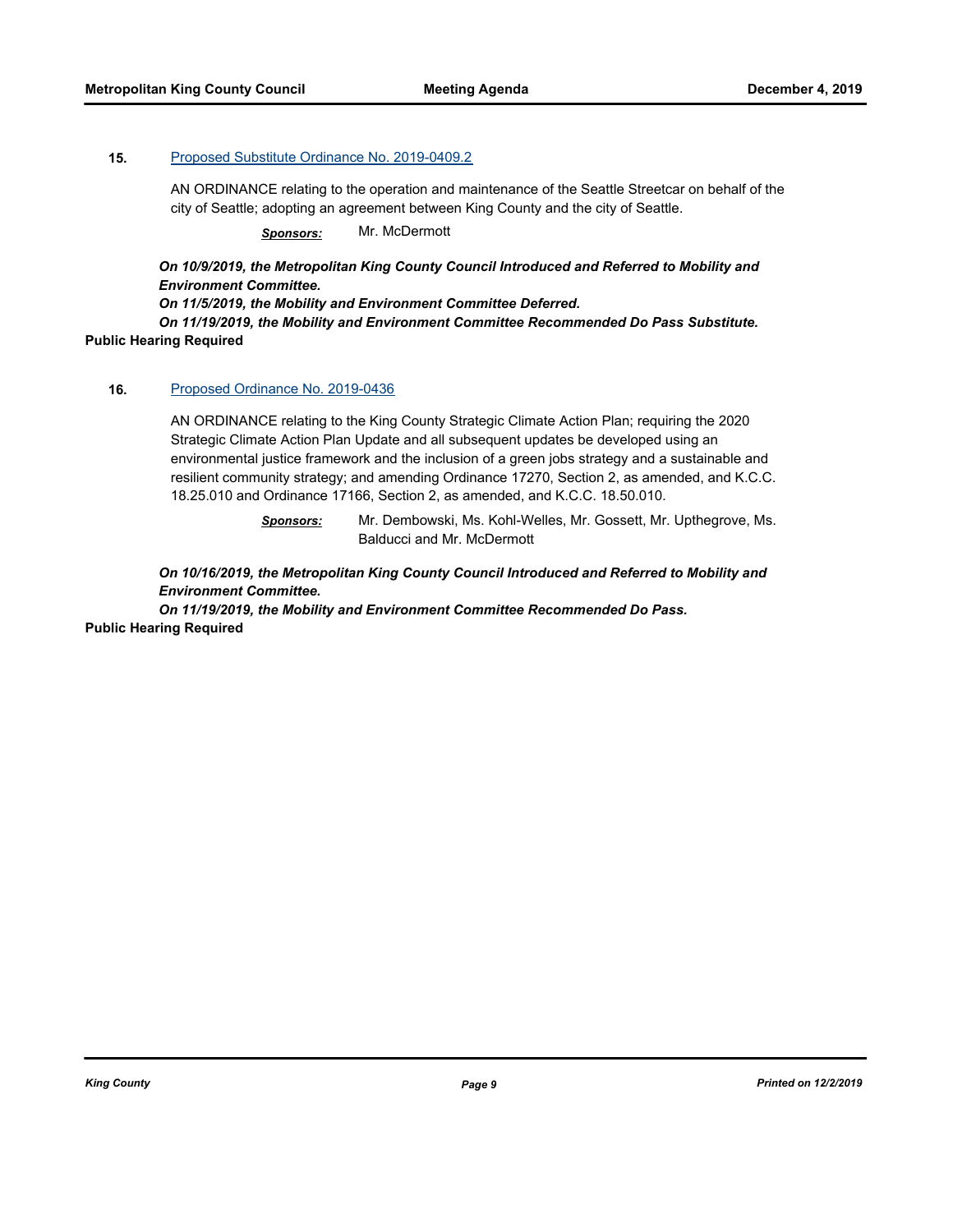## **Motions, from Standing Committees and Regional Committees and Motions related to Collective Bargaining, for Council Action**

## **Consent Items 17-21**

*Councilmember Balducci*

## **17.** [Proposed Motion No. 2019-0293](http://kingcounty.legistar.com/gateway.aspx?m=l&id=/matter.aspx?key=20438)

A MOTION accepting the extreme hardship waiver plan relating to surface water management service charges as required by the 2019-2020 Biennial Budget Ordinance, Ordinance 18835, Section 76, Proviso P1.

*Sponsors:* Mr. Dunn

*On 10/2/2019, the Metropolitan King County Council Introduced and Referred to Local Services, Regional Roads and Bridges Committee.* 

*On 11/25/2019, the Local Services, Regional Roads and Bridges Committee Recommended Do Pass Consent.*

## **18.** [Proposed Motion No. 2019-0305](http://kingcounty.legistar.com/gateway.aspx?m=l&id=/matter.aspx?key=20460)

A MOTION acknowledging receipt of a workplan and a procurement policies package on anti-labor trafficking in response to the 2019-2020 Biennial Budget Ordinance, Ordinance 18835, Section 112, Proviso P1, related to the finance and business operations division.

*Sponsors:* Ms. Kohl-Welles

*On 7/17/2019, the Metropolitan King County Council Introduced and Referred to Health, Housing and Human Services Committee.* 

*On 11/19/2019, the Health, Housing and Human Services Committee Recommended Do Pass Consent.*

## **19.** [Proposed Motion No. 2019-0346](http://kingcounty.legistar.com/gateway.aspx?m=l&id=/matter.aspx?key=20529)

A MOTION accepting the 2018 annual mental illness and drug dependency evaluation summary report, in compliance with K.C.C. 4A.500.309.

*Sponsors:* Ms. Kohl-Welles and Mr. von Reichbauer

*On 8/21/2019, the Metropolitan King County Council Introduced and Referred to Regional Policy Committee.* 

*On 11/19/2019, the Health, Housing and Human Services Committee Recommended Do Pass Consent.*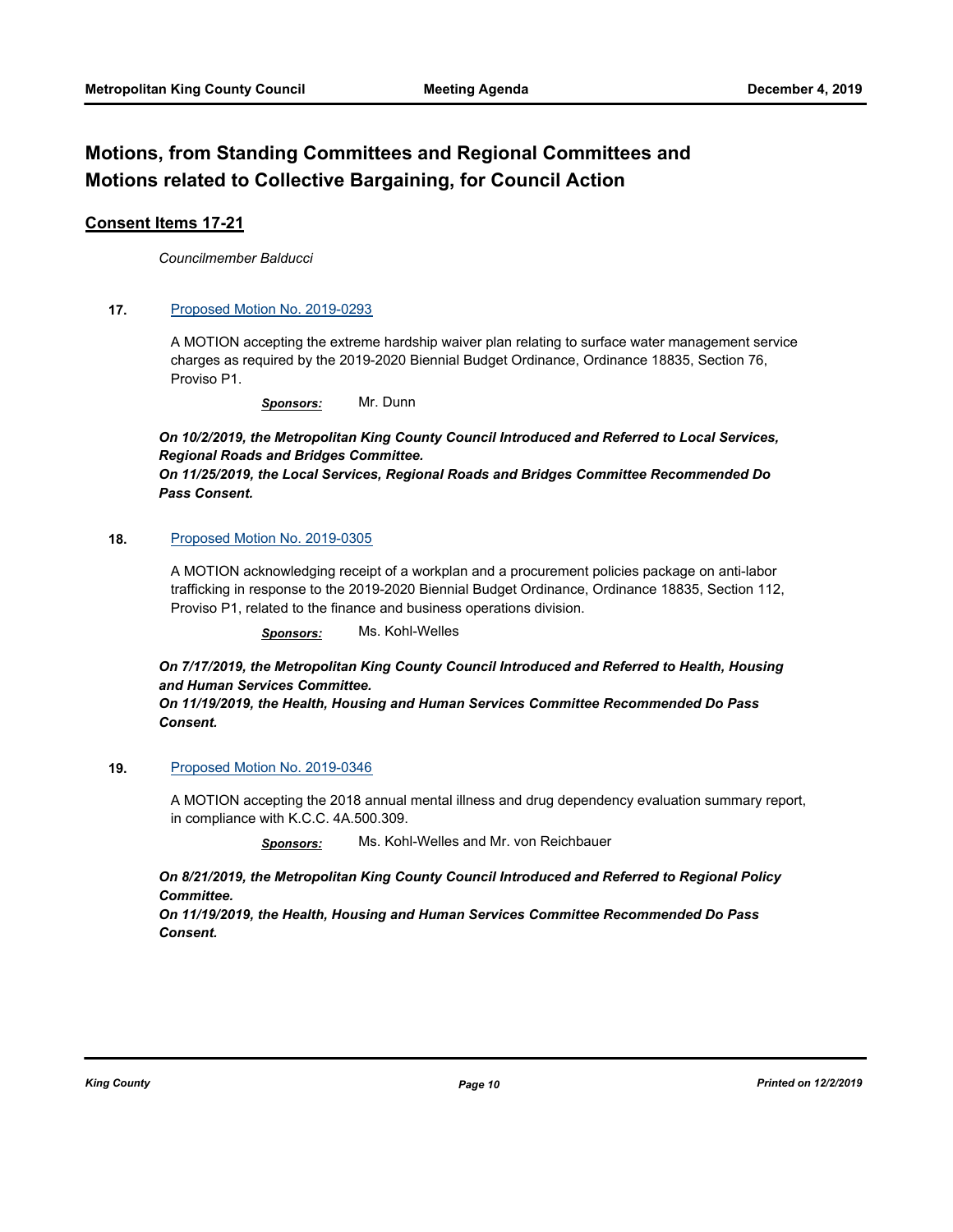## **20.** [Proposed Motion No. 2019-0434](http://kingcounty.legistar.com/gateway.aspx?m=l&id=/matter.aspx?key=20699)

A MOTION relating to communitywide greenhouse gas emissions; directing the executive to conduct further outreach and engagement with local governments and other stakeholders, and to develop a toolkit for local governments to use in planning, implementing and monitoring actions to reduce greenhouse gases.

> *Sponsors:* Ms. Balducci, Ms. Kohl-Welles, Mr. Dembowski, Mr. McDermott and Mr. **Gossett**

## *On 10/16/2019, the Metropolitan King County Council Introduced and Referred to Mobility and Environment Committee.*

*On 11/19/2019, the Mobility and Environment Committee Recommended Do Pass Consent.*

## **21.** [Proposed Motion No. 2019-0458](http://kingcounty.legistar.com/gateway.aspx?m=l&id=/matter.aspx?key=20738)

A MOTION confirming the executive's appointment of Michaela Ayers, who resides in council district two, to the King County women's advisory board, as the district two representative.

*Sponsors:* Mr. Gossett

*On 11/6/2019, the Metropolitan King County Council Introduced and Referred to Health, Housing and Human Services Committee.* 

*On 11/19/2019, the Health, Housing and Human Services Committee Recommended Do Pass Consent.*

## **Committee of the Whole**

*Councilmember McDermott*

#### **22.** [Proposed Substitute Motion No. 2019-0461.2](http://kingcounty.legistar.com/gateway.aspx?m=l&id=/matter.aspx?key=20749)

A MOTION making an appointment to fill a judicial vacancy in the east division, northeast electoral district judge position number four of the King County district court.

*Sponsors:* Mr. McDermott

*On 11/6/2019, the Metropolitan King County Council Introduced and Referred to Committee of the Whole.* 

*On 11/18/2019, the Committee of the Whole Recommended Do Pass.*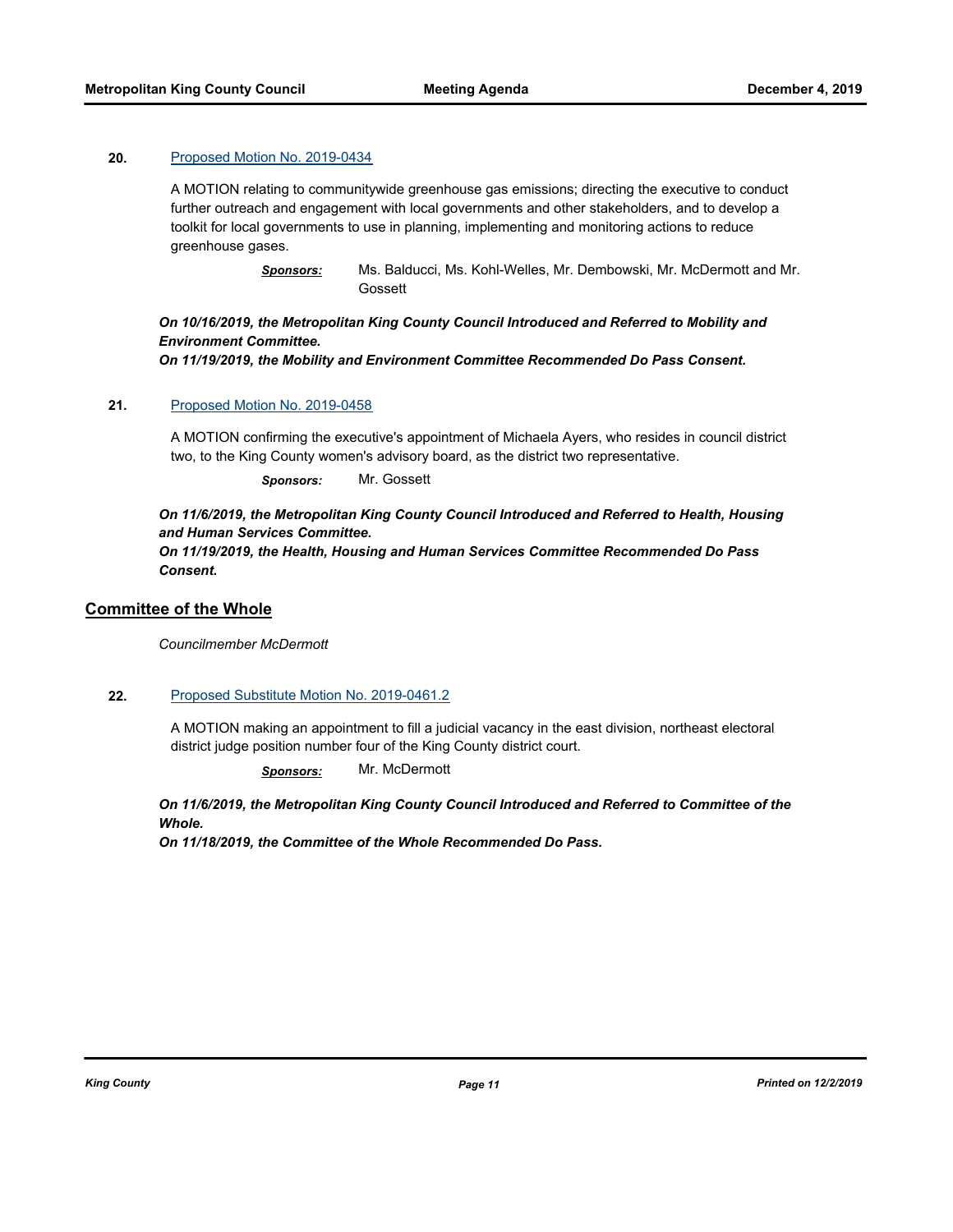## **Law and Justice Committee**

#### **23.** [Proposed Motion No. 2019-0476](http://kingcounty.legistar.com/gateway.aspx?m=l&id=/matter.aspx?key=20774)

A MOTION relating to the organization of the council; amending Motion 10651, Section V, as amended, and OR 2-030 and Motion 10651, Section VII, as amended, and OR 3-030 and adding a new section to the organizational compilation.

*Sponsors:* Mr. Gossett and Mr. Dembowski

*Contingent on Committee Action*

*On 11/13/2019, the Metropolitan King County Council Introduced and Referred to Law and Justice Committee.*

## **First Reading and Referral of Ordinances**

### **24.** [Proposed Ordinance No. 2019-0481](http://kingcounty.legistar.com/gateway.aspx?m=l&id=/matter.aspx?key=20785)

AN ORDINANCE amending the code to allow for the assessment and collection of fees for data dissemination requests of King County district court records; and adding a new section to K.C.C. chapter 4A.634.

*Sponsors:* Mr. Gossett

#### *First Reading and Referral to the Budget and Fiscal Management Committee*

#### **25.** [Proposed Ordinance No. 2019-0482](http://kingcounty.legistar.com/gateway.aspx?m=l&id=/matter.aspx?key=20788)

AN ORDINANCE authorizing a rezone or plat on certain property located at 13426 SE 180th St, Renton, WA,98058, at the request of Kimberly Claussen, permitting division, department of local services file no. PLAT18-0002.

*Sponsors:* Mr. Dembowski

*First Reading and Referral to the Hearing Examiner*

### **26.** [Proposed Ordinance No. 2019-0483](http://kingcounty.legistar.com/gateway.aspx?m=l&id=/matter.aspx?key=20790)

AN ORDINANCE making a supplemental appropriation of \$129,000 to superior court; and amending the 2019-2020 Biennial Budget Ordinance, Ordinance 18835, Sections 32, as amended.

*Sponsors:* Ms. Balducci

*First Reading and Referral to the Metropolitan King County Council*